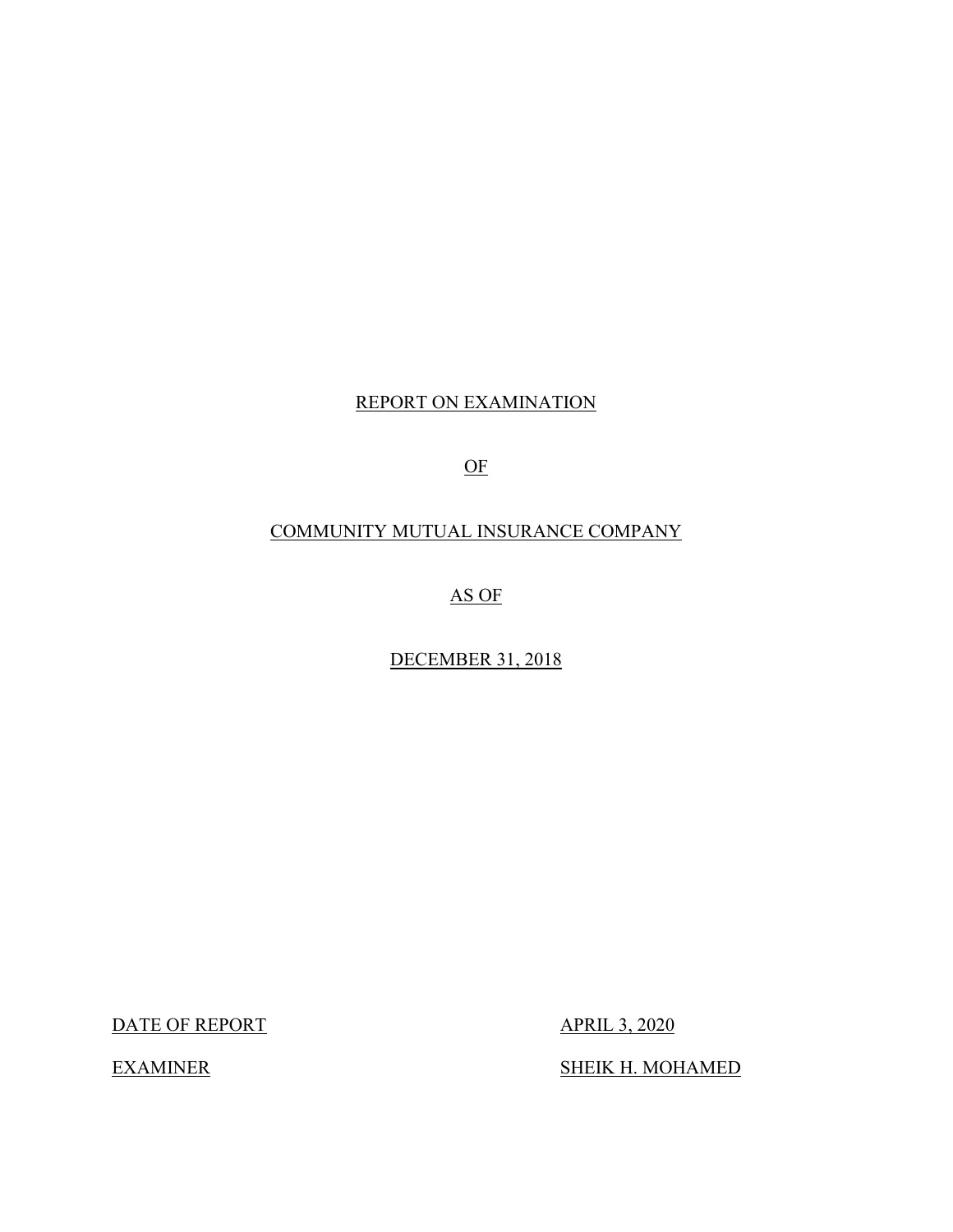## TABLE OF CONTENTS

| <b>ITEM</b> |                                             | PAGE NO.       |
|-------------|---------------------------------------------|----------------|
| 1.          | Scope of examination                        | $\overline{2}$ |
| 2.          | Description of Company                      | 3              |
|             | A. Corporate governance                     | 3              |
|             | B. Territory and plan of operation          |                |
|             | C. Reinsurance ceded                        | $\frac{4}{5}$  |
|             | D. Affiliated group                         | 6              |
|             | E. Significant ratios                       | 9              |
| 3.          | <b>Financial statements</b>                 | 10             |
|             | A. Balance sheet                            | 10             |
|             | B. Statement of income                      | 12             |
|             | C. Capital and surplus                      | 13             |
| 4.          | Losses and loss adjustment expenses         | 13             |
| 5.          | Compliance with prior report on examination | 14             |
| 6.          | Summary of comments and recommendations     | 14             |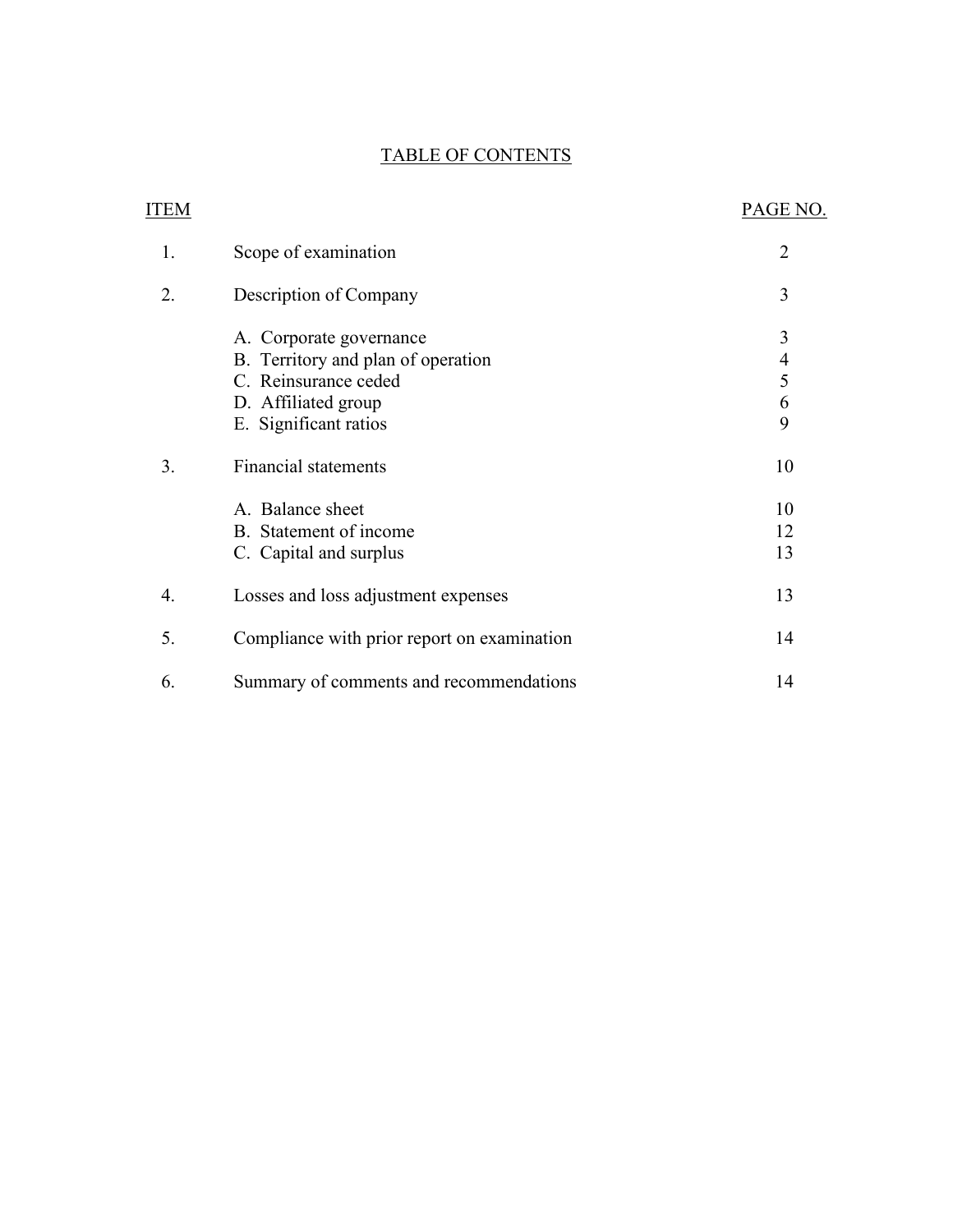

**KATHY HOCHUL ADRIENNE A. HARRIS** Governor **Acting Superintendent** 

October 1, 2021

Honorable Adrienne A. Harris Acting Superintendent New York State Department of Financial Services Albany, New York 12257

Madam:

 contained in Appointment Number 31987 dated July 18, 2019, attached hereto, I have made an examination Pursuant to the requirements of the New York Insurance Law, and in compliance with the instructions into the condition and affairs of Community Mutual Insurance Company as of December 31, 2018, and submit the following report thereon.

Wherever the designation "the Company" appears herein without qualification, it should be understood to indicate Community Mutual Insurance Company.

Wherever the term "Department" appears herein without qualification, it should be understood to mean the New York State Department of Financial Services.

The examination was conducted at the Company's home office located at 433 River Street, Suite 8002, Troy, New York 12180.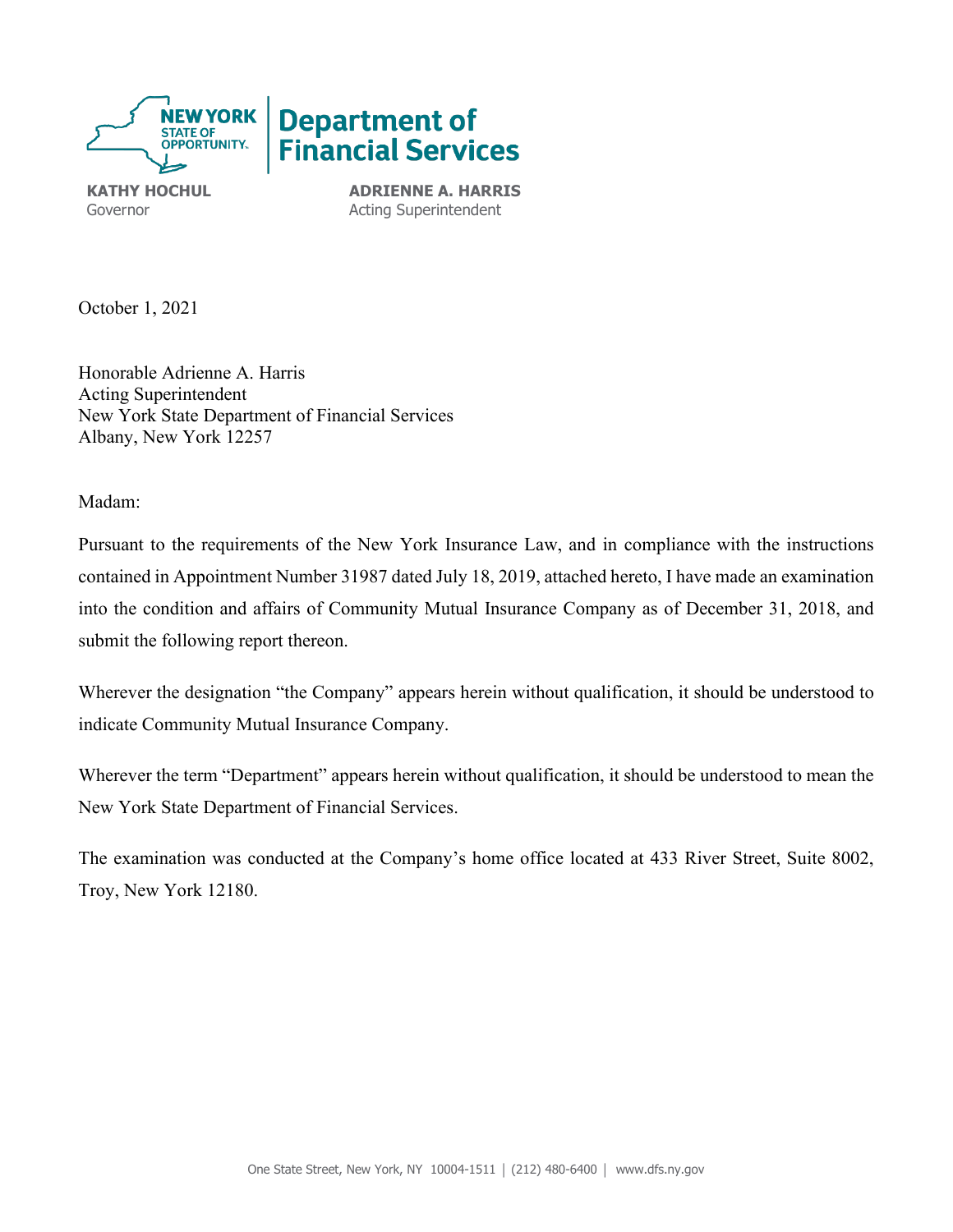#### **1. SCOPE OF EXAMINATION**

<span id="page-3-0"></span>The Department has performed an examination of the Community Mutual Insurance Company*,* a single-state insurer. The previous examination was conducted as of December 31, 2013. This examination covered the five-year period from January 1, 2014 through December 31, 2018. Transactions occurring subsequent to this period were reviewed when deemed appropriate by the examiner.

 those risks. This examination also includes assessing the principles used and significant estimates made by with New York laws, statutory accounting principles, and annual statement instructions. This examination was conducted in accordance with the National Association of Insurance Commissioners ("NAIC") Financial Condition Examiners Handbook, which requires that we plan and perform the examination to evaluate the financial condition and identify current and prospective risks of the Company by obtaining information about the Company including corporate governance, identifying and assessing inherent risks within the Company and evaluating system controls and procedures used to mitigate management, as well as evaluating the overall financial statement presentation, management's compliance

This examination report includes, but is not limited to, the following:

Company history Management and control Territory and plan of operation Reinsurance Affiliated group Financial statement presentation Loss review and analysis Summary of recommendations

A review was also made to ascertain what action was taken by the Company with regard to the recommendations contained in the prior report on examination.

 This report on examination is confined to financial statements and comments on those matters that involve departures from laws, regulations or rules, or that are deemed to require explanation or description.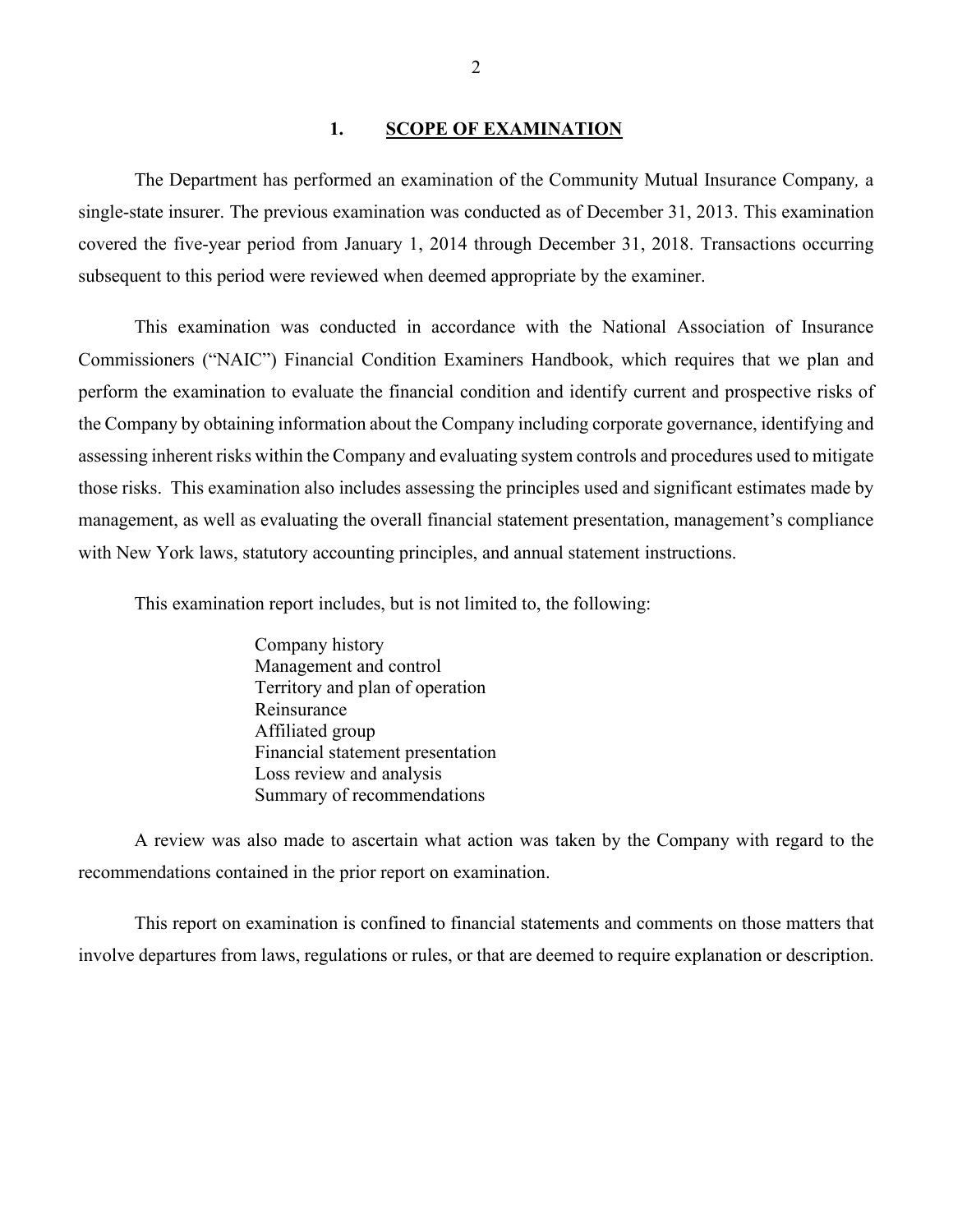#### <span id="page-4-0"></span>**2. DESCRIPTION OF COMPANY**

An organizational meeting of the Bethlehem Mutual Insurance Association was held in 1854. The Company was incorporated on April 9, 1875, for the purpose of transacting business as an assessment cooperative fire insurance company in the Town of Bethlehem, Albany County, New York.

 Mutual Insurance Company. On December 1, 1992, a merger was effected with the Co-operative Fire The Bethlehem Mutual Insurance Association and the New Scotland Mutual Insurance Company merged effective August 31, 1962. The surviving company was known as the Bethlehem and New Scotland Insurance Corporation of Bergholz, New York, with the Bethlehem and New Scotland Mutual Insurance Company continuing as the surviving company.

Effective January 1, 1993, the Bethlehem and New Scotland Mutual Insurance Company converted to an advanced premium co-operative property/casualty insurance company and changed its name to Community Mutual Insurance Company.

Effective December 1, 2013, the Company entered into an affiliation agreement with Union Mutual Fire Insurance Company, a Vermont-domiciled insurance company.

#### <span id="page-4-1"></span>A. Corporate Governance

 during each calendar year. At December 31, 2018, the board of directors was comprised of the following seven members: Pursuant to the Company's charter and by-laws, management of the Company is vested in a board of directors consisting of not less than seven nor more than 18 members. The board meets at least two times

David William Becker **Owner**, East Greenbush, NY Becker Farms

Mona Smith DeMay Retired Sand Lake, NY

#### Name and Residence Principal Business Affiliation

Jennifer Parker Galfetti Chief Financial Officer and Treasurer, Barre, VT Community Mutual Insurance Company Chief Financial Officer and Treasurer, Union Mutual Fire Insurance Company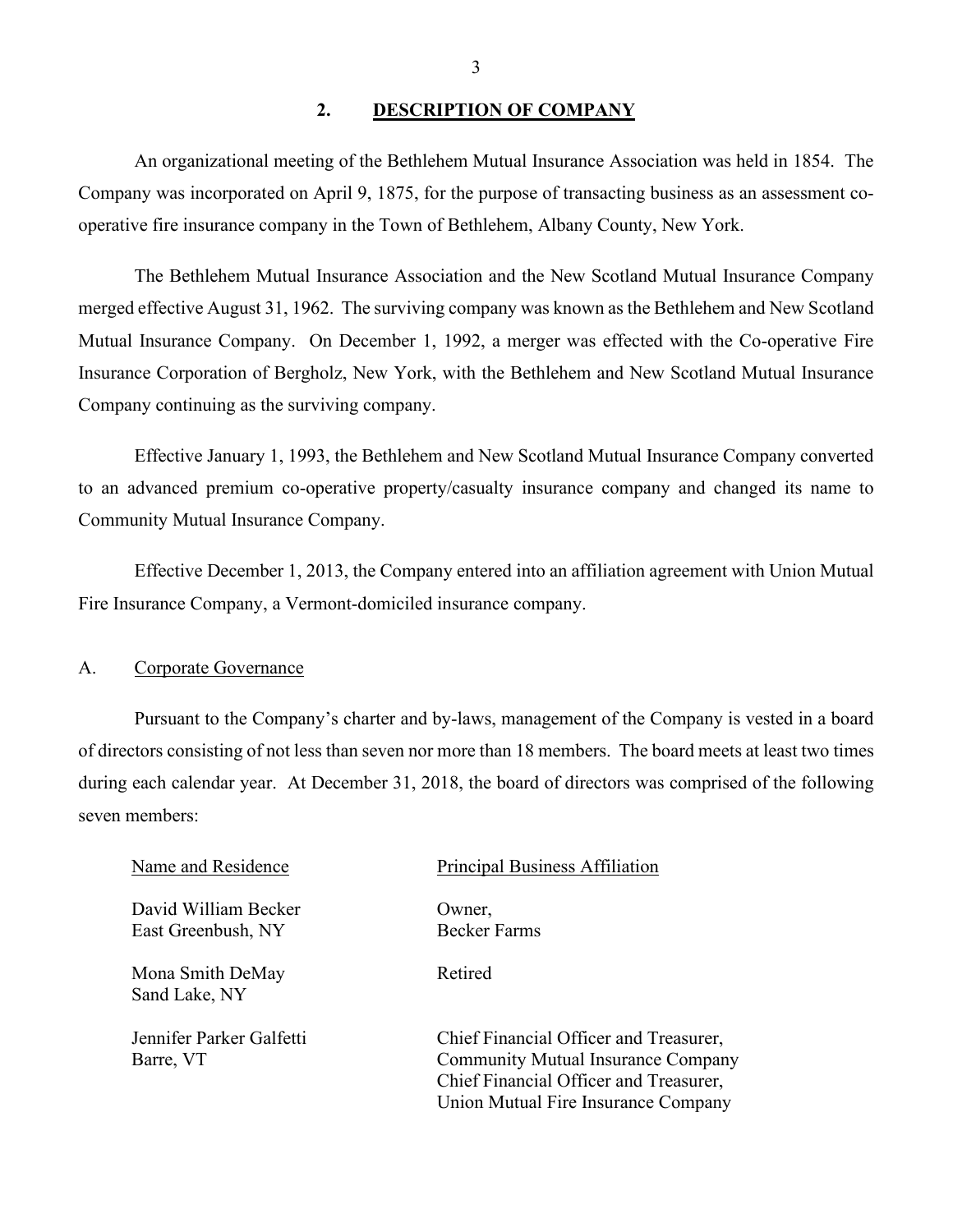| Name and Residence                  | <b>Principal Business Affiliation</b>                                                                                                                               |
|-------------------------------------|---------------------------------------------------------------------------------------------------------------------------------------------------------------------|
| Peter Baird Joslin, Jr.             | Attorney,                                                                                                                                                           |
| Albany, NY                          | O'Connor, O'Connor, Bresee and First, P.C.                                                                                                                          |
| Michael William Nobles<br>Barre, VT | President and Chief Executive Officer,<br>Union Mutual Fire Insurance Company<br>Chairman and Chief Executive Officer,<br><b>Community Mutual Insurance Company</b> |
| Gary Henry Ouellette                | Executive Vice President,                                                                                                                                           |
| Berlin, VT                          | Union Mutual Fire Insurance Company                                                                                                                                 |
| Thomas Albert White                 | President,                                                                                                                                                          |
| East Greenbush, NY                  | <b>Community Mutual Insurance Company</b>                                                                                                                           |

As of December 31, 2018, the principal officers of the Company were as follows:

| Name                     | Title                                 |
|--------------------------|---------------------------------------|
| Michael William Nobles   | Chief Executive Officer               |
| Thomas Albert White*     | President                             |
| Jennifer Parker Galfetti | Chief Financial Officer and Treasurer |
| Lisa Lynn Keysar         | <b>Corporate Secretary</b>            |

<span id="page-5-0"></span>\*Mr. White resigned effective January 1, 2019 and was replaced by Marvin Joseph Cook effective March 18, 2020.

# B. Territory and Plan of Operation

As of December 31, 2018, the Company was licensed to write business in New York State only.

As of the examination date, the Company was authorized to transact the kinds of insurance as defined in the following numbered paragraphs of Section 1113(a) of the New York Insurance Law:

| Paragraph | Line of Business          |
|-----------|---------------------------|
|           | Fire                      |
| 5         | Miscellaneous property    |
| 6         | Water damage              |
|           | Burglary and theft        |
| 8         | Glass                     |
| 9         | Boiler and machinery      |
| 12        | Collision                 |
| 13        | Personal injury liability |

4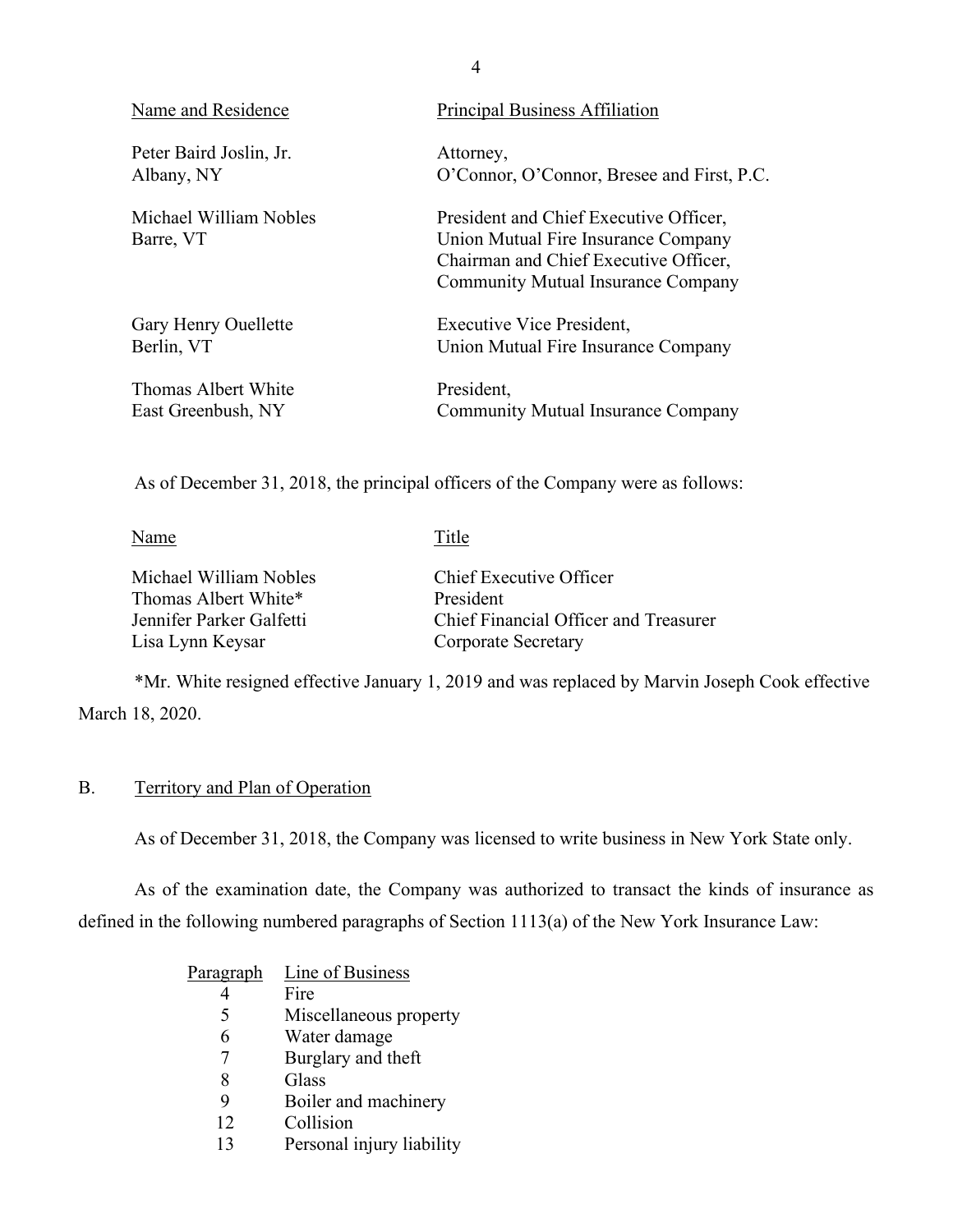| Line of Business                           |
|--------------------------------------------|
| Property damage liability                  |
| Motor vehicle and aircraft physical damage |
| Marine and inland marine (inland only)     |
|                                            |

 of Articles 13, 41, and 66 of the New York Insurance Law, the Company is required to maintain a minimum surplus to policyholders in the amount of \$527,367. Based upon the lines of business for which the Company is licensed and pursuant to the requirements

The Company did not assume any business during the examination period. The following schedule shows the direct premiums written by the Company for the period under examination:

| Calendar Year | <b>Total Direct Premiums</b> |
|---------------|------------------------------|
| 2014          | \$3,266,888                  |
| 2015          | \$3,522,895                  |
| 2016          | \$4,396,219                  |
| 2017          | \$5,006,172                  |
| 2018          | \$5,562,488                  |

The Company's predominant lines of business are commercial multiple peril and homeowners' multiple peril, which accounted for 58.1% and 32.7%, respectively, of the Company's 2018 direct written business. At December 31, 2018, the Company wrote insurance through approximately 61 independent agents and one affiliated agent.

#### <span id="page-6-0"></span>C. Reinsurance Ceded

 Pursuant to the terms of an affiliation and service agreement with Union Mutual Fire Insurance balances retained by the Company pursuant to its contractual arrangement with Union. The contract indemnifies the Company in respect of liability that may accrue as a result of loss or losses under policies Company (refer to section 2D below for further description), effective December 1, 2013, the Company entered into a quota share agreement with Union Mutual Fire Insurance Company ("Union") through which the Company ceded 100% of premiums written net of external reinsurance. This cession did not include FAIR Plan (short for Fair Access for Insurance Requirements) business as well as certain immaterial classified by the Company as property and casualty. The contract remains in effect until terminated. This contract was amended so that it would apply to all losses incurred by the Company, including the FAIR Plan.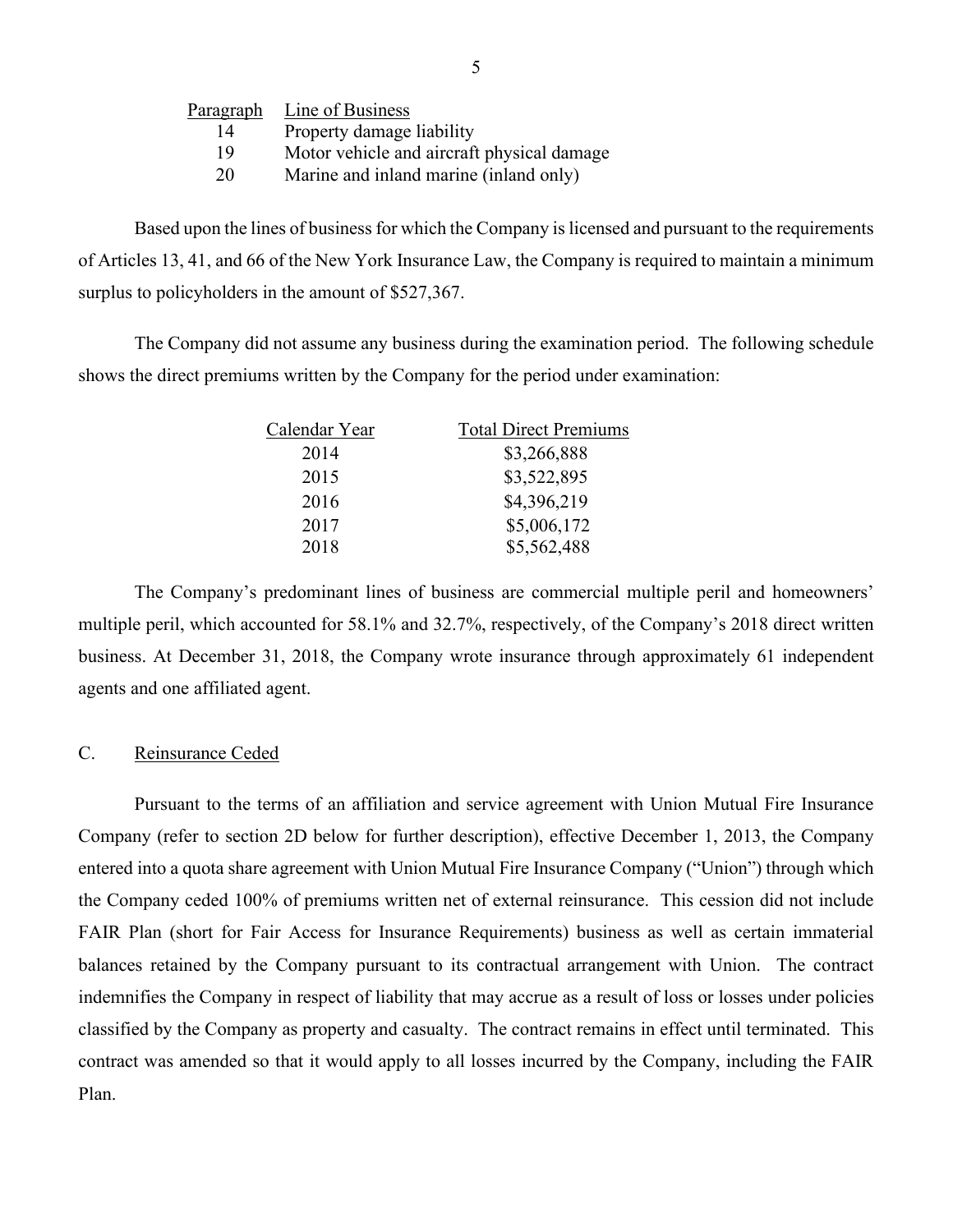During the examination period, the Company did not have external reinsurance in place.

#### Loss Portfolio Transfer Agreement

 Effective December 1, 2013, the Company entered into a ceded loss portfolio transfer agreement with an authorized affiliated reinsurer, Union, whereby the reinsurer agreed to assume 100% of the agreement was accounted for by the Company pursuant to the provisions of paragraph 30 and 31 of SSAP Company's loss and loss adjustment (allocated and unallocated) reserves, net of prior reinsurance, as of December 1, 2013. The agreement transferred initial reserves in the amount of \$674,092, for which the Company paid a consideration of \$674,092; thus, there was no initial gain on this contract at inception. The 62R.

#### <span id="page-7-0"></span>D. Affiliated Group

#### i. Affiliation with Union Mutual Fire Insurance Company

Effective December 1, 2013, the Company became affiliated with Union Mutual Fire Insurance Company, a Vermont-domiciled insurer, by virtue of an affiliation and services agreement, a deposit and control agreement, and common management.

The following is an abridged chart of the affiliated group at December 31, 2018: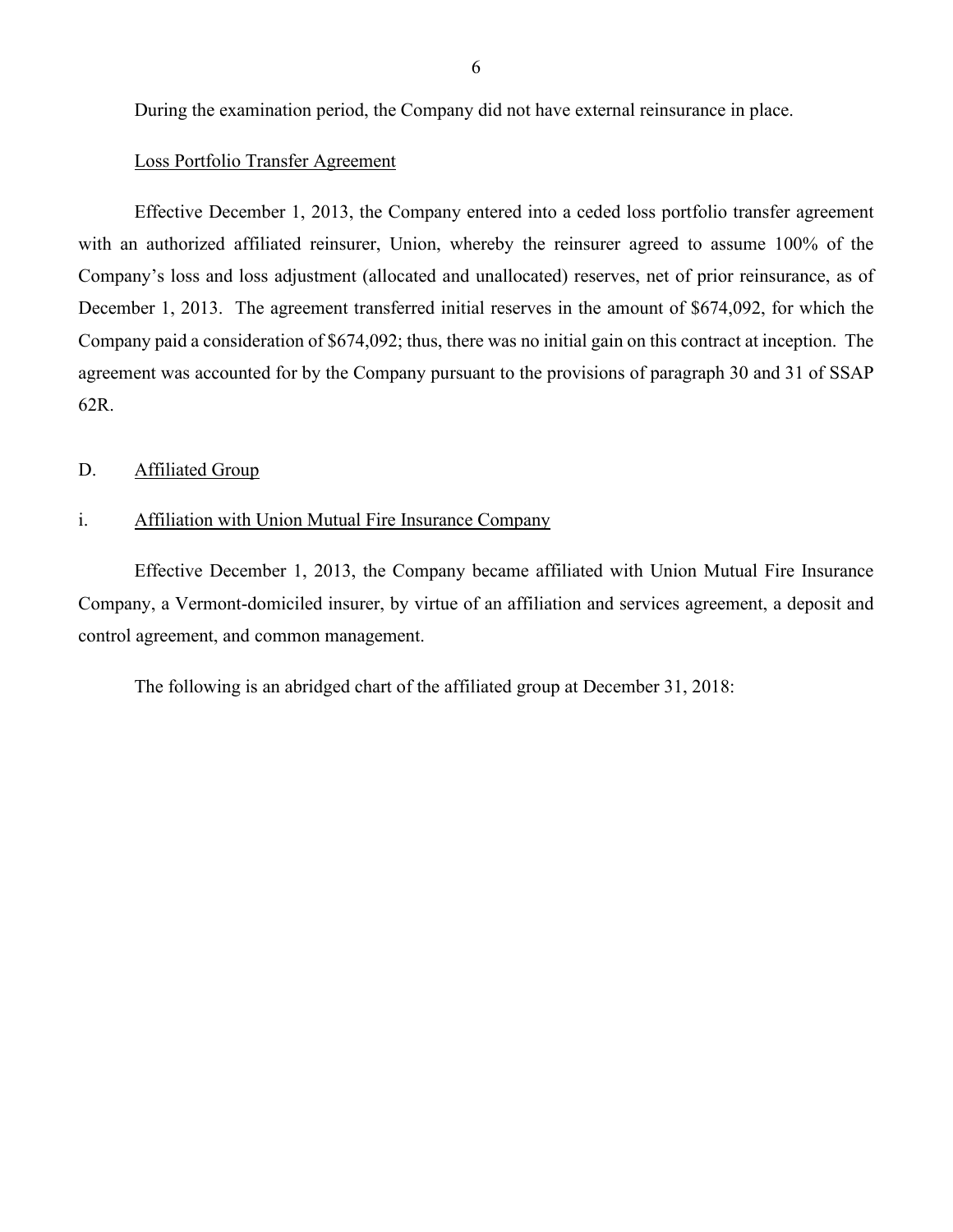

 enter the following agreements with Vermont-domiciled insurer, Union Mutual Fire Insurance Company: In a letter dated October 29, 2013, the Department found it unobjectionable for the Company to

#### 1. Affiliation and Services Agreement

 January 1, 2014, all employees of the Company became employees of Union. The Affiliation and Services Agreement, dated October 29, 2013, calls for Union to provide such support and services (strategic, claims, underwriting, accounting, actuarial, data processing, legal, personnel, communications, training, administrative and operational support) to the Company. The agreement further calls for Union to reimburse the Company for all of its ongoing operational expenses (including, without limitation, employee wages), with the exception of investment expenses. Effective

 intercompany 100% quota share reinsurance agreement. The Company's losses and LAE are to be 100% The agreement calls for the Company to cede 100% of its underwriting activity to Union under an apportioned to Union, net of prior reinsurance. Refer to section 2C of this report for a description of the reinsurance and loss portfolio agreement executed between the Company and Union.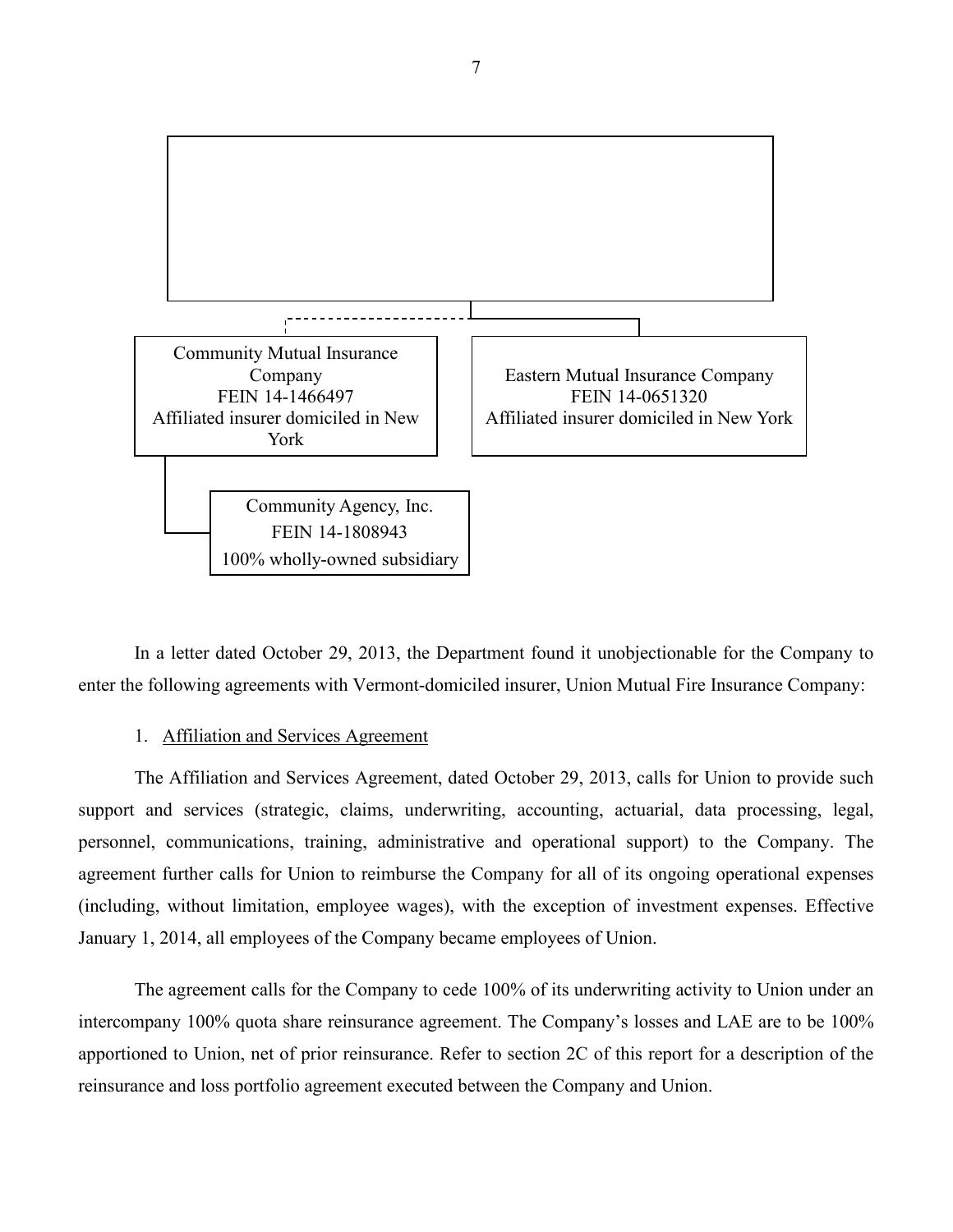law changes called for in the agreement include a provision that so long as Union is providing a 100% quota Company's Nominating Committee shall nominate a majority of the candidates for the position of director permit the election of directors who are not policyholders. If at any time directors with an affiliation to without notice. Either party may terminate the agreement for convenience at any time by giving 180 days The agreement further states that the Company shall amend its by-laws in a number of ways. Byshare agreement to the Company or has contributed capital to the Company, that has not been repaid, the of the Company who have an affiliation with Union, as designated by Union. The Company shall further amend its by-laws to reduce the number of directors permitted to sit on its board, from nine to seven, and Union, as designated by Union, shall cease to comprise a majority of the duly elected and seated directors of the Company, the agreement shall be considered materially breached and shall terminate immediately prior written notice to the other party. Union may terminate the agreement for breach on 30 days prior written notice to the Company, provided the Company has not cured said breach within such time.

#### 2. Deposit and Control Agreement

 agreement with interest accruing at a rate equal to the prime rate as published on the first business day of The Deposit and Control agreement between Union and the Company, dated and effective December 31, 2013, calls for Union to purchase a \$350,000 surplus note from the Company. The surplus note, when combined with the Company's pre-existing surplus to policyholders, shall equal or exceed the statutory minimum surplus to policyholders of the Company required by the New York Insurance Law. This agreement calls for Union to purchase additional surplus notes as are necessary for the Company to maintain statutory minimum surplus. Any additional purchases are subject to approval from the Vermont Department of Financial Regulation. The Company shall repay all surplus notes purchased under this each year in the Wall Street Journal, from the date of deposit(s) to the date of repayment.

The repayment of principal and interest on surplus notes shall be made out of free and divisible surplus with the approval of the Department in accordance with the provisions of Section 1307(b) of the New York Insurance Law.

 comprise the majority of the duly elected and seated directors of the Company, the agreement shall In the event that the directors with an affiliation to Union, as designated by Union, shall cease to terminate immediately and without notice and, subject to Section 1307(b) of the New York Insurance Law, the Company shall become obligated to commence repayment of all surplus notes.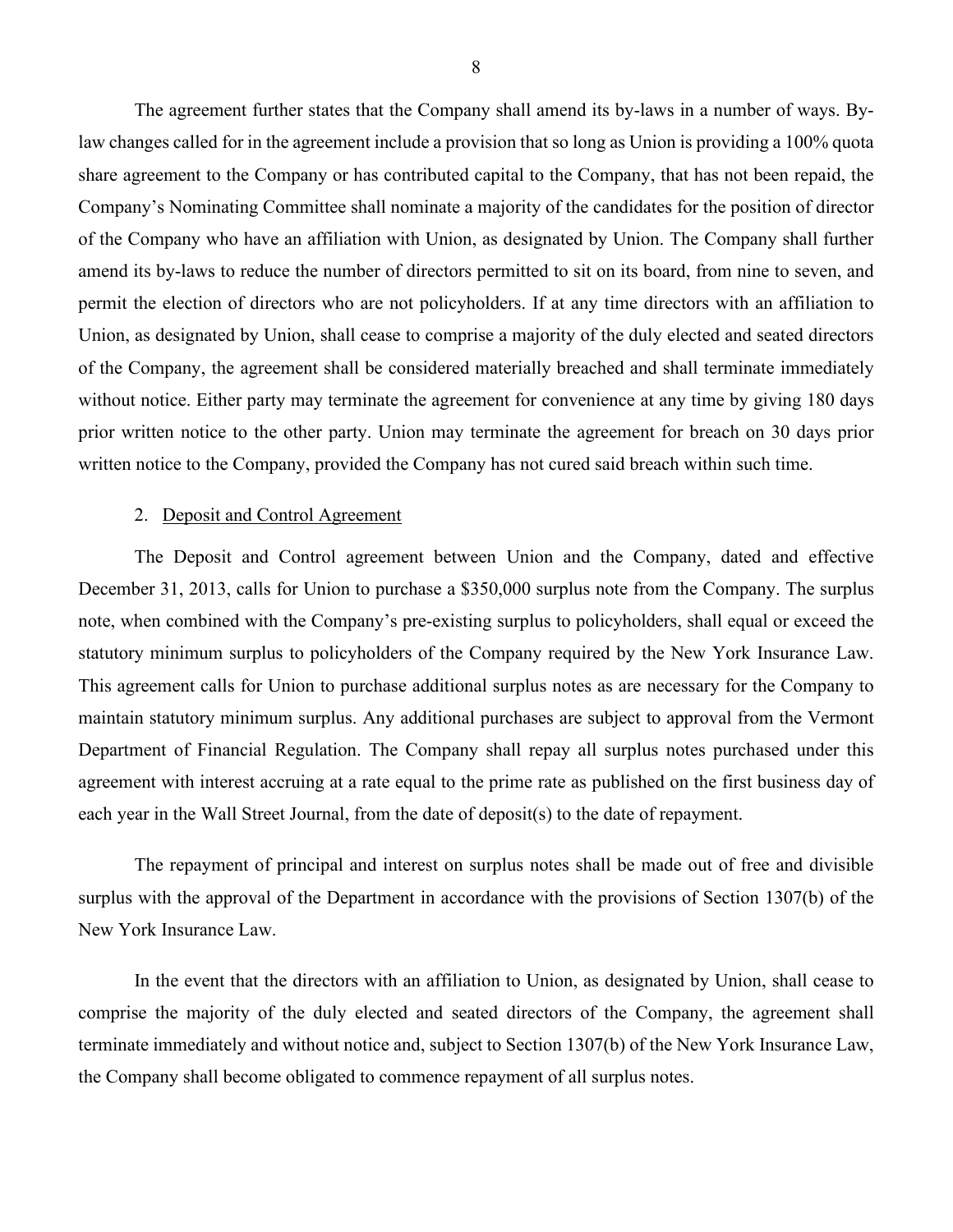#### 3. Quota Share Reinsurance Contract

 In connection with the affiliation agreement, the Company entered into a significant prospective quota share agreement as well as a loss portfolio agreement with Union. Refer to section 2C of this report for a description of the reinsurance and loss portfolio transfer agreements executed between the Company and Union.

## ii. Community Agency, Inc.

 53 submissions made by the Company to the Department. As of December 31, 2018, the Company had a wholly-owned subsidiary, Community Agency, Inc., which was organized in 1998. During the period under review, the Company provided space, certain clerical and managerial services to the subsidiary and paid all expenses on behalf of the subsidiary. The basis for reimbursement by the subsidiary for the services rendered by the Company is outlined in contracts developed annually by the parties. Copies of the contracts are included in the annual Department Regulation

## E. Significant Ratios

<span id="page-10-0"></span> 100% quota share agreement in place with Union. The Company's ratios are not illustrated because they are not meaningful due to the affiliation and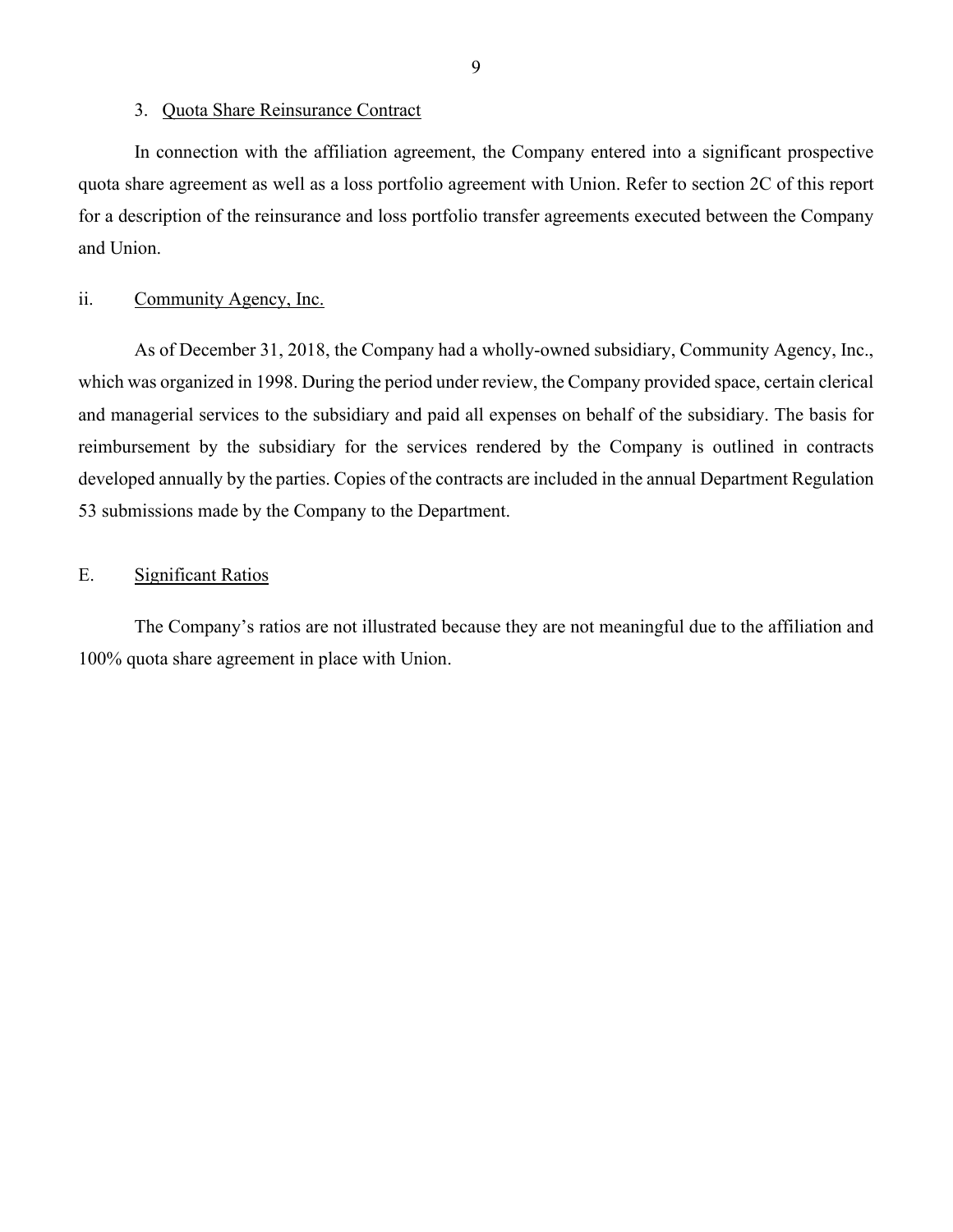## <span id="page-11-0"></span>**3. FINANCIAL STATEMENTS**

## <span id="page-11-1"></span>A. Balance Sheet

 2018, as reported by the Company: The following shows the assets, liabilities and surplus as regards policyholders as of December 31,

## Assets

|                                                                                             | Assets        | <b>Assets Not</b><br>Admitted | Net Admitted<br>Assets  |  |
|---------------------------------------------------------------------------------------------|---------------|-------------------------------|-------------------------|--|
| <b>Bonds</b>                                                                                | \$<br>642,430 | \$<br>$\boldsymbol{0}$        | 642,430<br><sup>S</sup> |  |
| Common stocks                                                                               | 16,060        | 6,539                         | 9,521                   |  |
| Cash, cash equivalents and short-term<br>investments                                        | 285,392       | $\boldsymbol{0}$              | 285,392                 |  |
| Investment income due and accrued                                                           | 6,820         | $\boldsymbol{0}$              | 6,820                   |  |
| Uncollected premiums and agents' balances in<br>the course of collection                    | 159,454       | 2,273                         | 157,181                 |  |
| Deferred premiums, agents' balances and<br>installments booked but deferred and not yet due | 984,914       | $\overline{0}$                | 984,914                 |  |
| Amounts recoverable from reinsurers                                                         | 182,131       | 0                             | 182,131                 |  |
| Net deferred tax asset                                                                      | 87,500        | $\theta$                      | 87,500                  |  |
| Receivables from parent, subsidiaries and affiliates                                        | 2,180         | 0                             | 2,180                   |  |
| Total assets                                                                                | \$2,366,881   | <u>\$8,812</u>                | \$2,358,069             |  |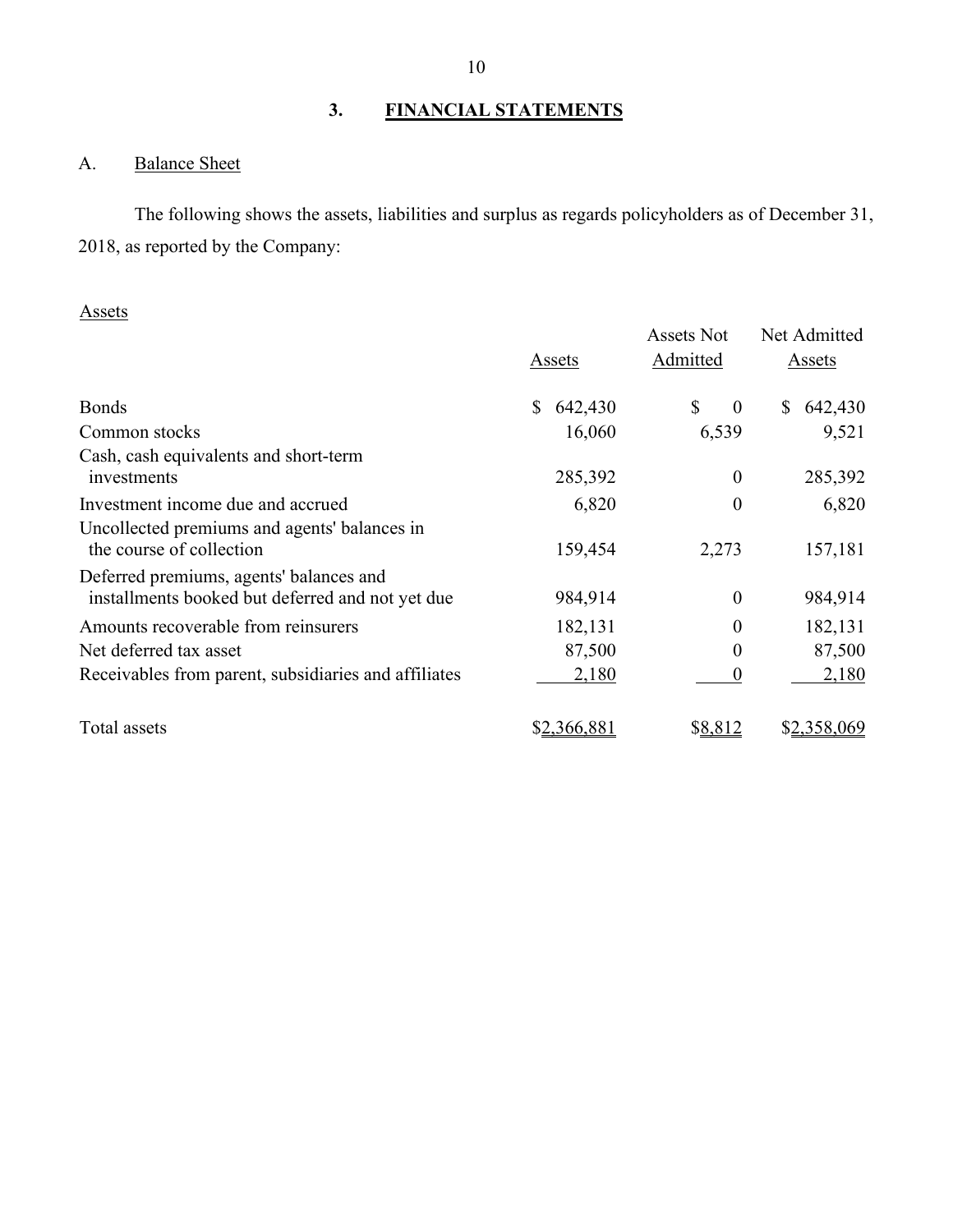## Liabilities, Surplus and Other Funds

## **Liabilities**

| Commissions payable, contingent commissions and                       |           |              |             |
|-----------------------------------------------------------------------|-----------|--------------|-------------|
| other similar charges                                                 |           | $\mathbb{S}$ | 110,973     |
| Taxes, licenses and fees (excluding federal and foreign income taxes) |           |              | 3,627       |
| Advance premium                                                       |           |              | 92,584      |
| Ceded reinsurance premiums payable (net of ceding commissions)        |           |              | 671,638     |
| Funds held by company under reinsurance treaties                      |           |              | 108,983     |
| 2003 aggregate recoverable                                            |           |              | (5,595)     |
| <b>Total liabilities</b>                                              |           | $\mathbb{S}$ | 982,210     |
| <b>Surplus and Other Funds</b>                                        |           |              |             |
| Minimum surplus                                                       | \$528,124 |              |             |
| Surplus notes                                                         | 350,000   |              |             |
| Unassigned funds (surplus)                                            | 497,735   |              |             |
| Surplus as regards policyholders                                      |           |              | 1,375,859   |
| Total liabilities, surplus and other funds                            |           |              | \$2,358,069 |

Note: The Internal Revenue Service has not performed an audit of the Company's federal income tax returns for any tax year during the examination period. The examiner is unaware of any potential exposure of the Company to any tax assessment and no liability has been established herein relative to such contingency.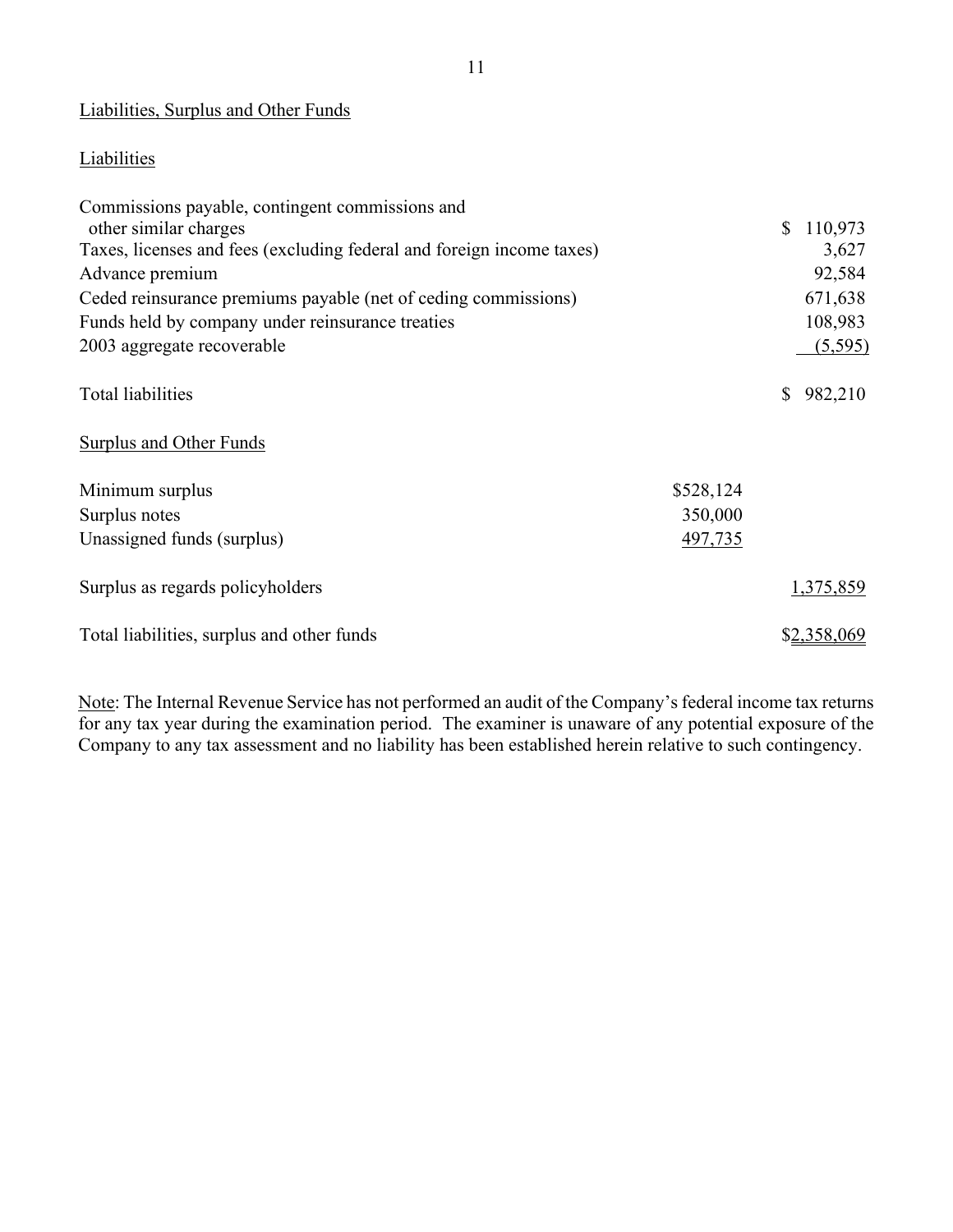# <span id="page-13-0"></span>B. Statement of Income

 The net income for the examination period as reported by the Company was \$365,345, as detailed below:

| <b>Underwriting Income</b>                                      |                     |                       |
|-----------------------------------------------------------------|---------------------|-----------------------|
| Premiums earned                                                 |                     | $\mathbb{S}$<br>6,490 |
| Deductions:                                                     |                     |                       |
| Losses and loss adjustment expenses incurred                    | \$(12,918)          |                       |
| Other underwriting expenses incurred                            | (238, 477)          |                       |
| Change in 2003 aggregate                                        | 10,023              |                       |
| Total underwriting deductions                                   |                     | (241,372)             |
| Net underwriting gain or (loss)                                 |                     | \$247,862             |
| <b>Investment</b> Income                                        |                     |                       |
| Net investment income earned                                    | \$195,294           |                       |
| Net realized capital gain                                       | (69,203)            |                       |
| Net investment gain or (loss)                                   |                     | 126,091               |
| Other Income                                                    |                     |                       |
| Net gain or (loss) from agents' or premium balances charged off | $\mathbb{S}$<br>257 |                       |
| Finance and service charges not included in premiums            | 140,514             |                       |
| Finance and service charges ceded to affiliate                  | (149,379)           |                       |
| Total other income                                              |                     | (8,608)               |
| Net income before federal and foreign income taxes              |                     | \$365,345             |
| Federal and foreign income taxes incurred                       |                     |                       |
| Net income                                                      |                     | \$365,345             |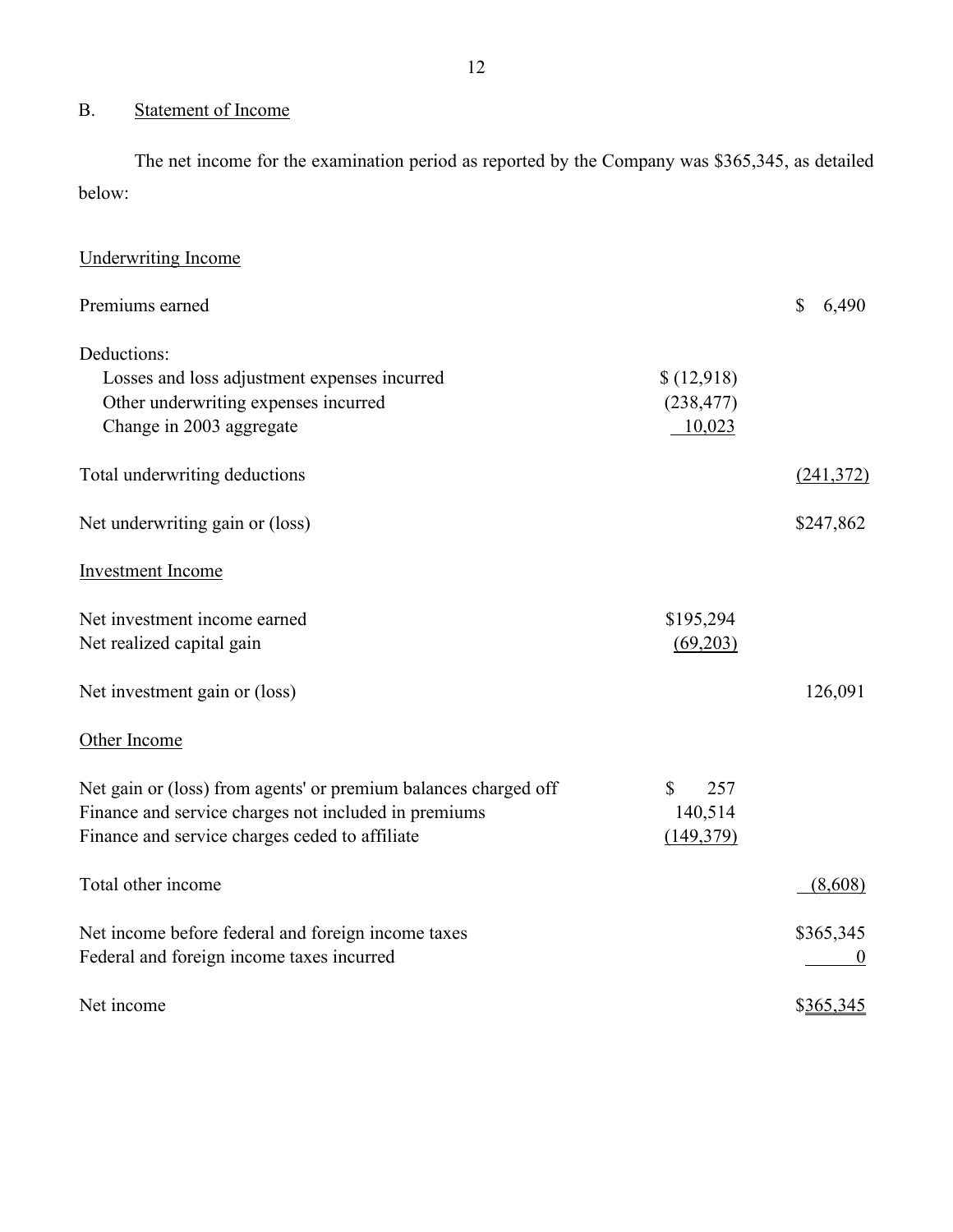#### <span id="page-14-0"></span>C. Capital and Surplus

 Surplus as regards policyholders increased \$385,104 during the five-year examination period January 1, 2014 through December 31, 2018, as reported by the Company, detailed as follows:

| Surplus as regards policyholders as reported by |           |
|-------------------------------------------------|-----------|
| the Company as of December 31, 2013             | \$990,755 |

|                                                 | Gains in<br>Surplus | Losses in<br><b>Surplus</b> |             |
|-------------------------------------------------|---------------------|-----------------------------|-------------|
| Net income                                      | \$365,345           |                             |             |
| Net unrealized capital gains or (losses)        |                     | \$66,668                    |             |
| Change in net deferred income tax               | 74,900              |                             |             |
| Change in nonadmitted assets                    | 11,527              | 0                           |             |
| Total gains and losses                          | \$451,772           | \$66,668                    |             |
| Net increase (decrease) in surplus              |                     |                             |             |
|                                                 |                     |                             | 385,104     |
| Surplus as regards policyholders as reported by |                     |                             |             |
| the Company as of December 31, 2018             |                     |                             | \$1,375,859 |

No adjustments were made to surplus as a result of this examination.

## **4. LOSSES AND LOSS ADJUSTMENT EXPENSES**

<span id="page-14-1"></span> The examination liability for the captioned items of \$0 is the same as reported by the Company as of December 31, 2018. The examination analysis of the loss and loss adjustment expense reserves was including SSAP No. 55. All of the Company's reserves were ceded to Union Mutual Fire Insurance conducted in accordance with generally accepted actuarial principles and statutory accounting principles, Company through a loss portfolio transfer agreement and a quota share agreement described in the reinsurance section of this report. Refer to section 2C of this report for a description of the reinsurance and loss portfolio transfer agreements executed between the Company and Union.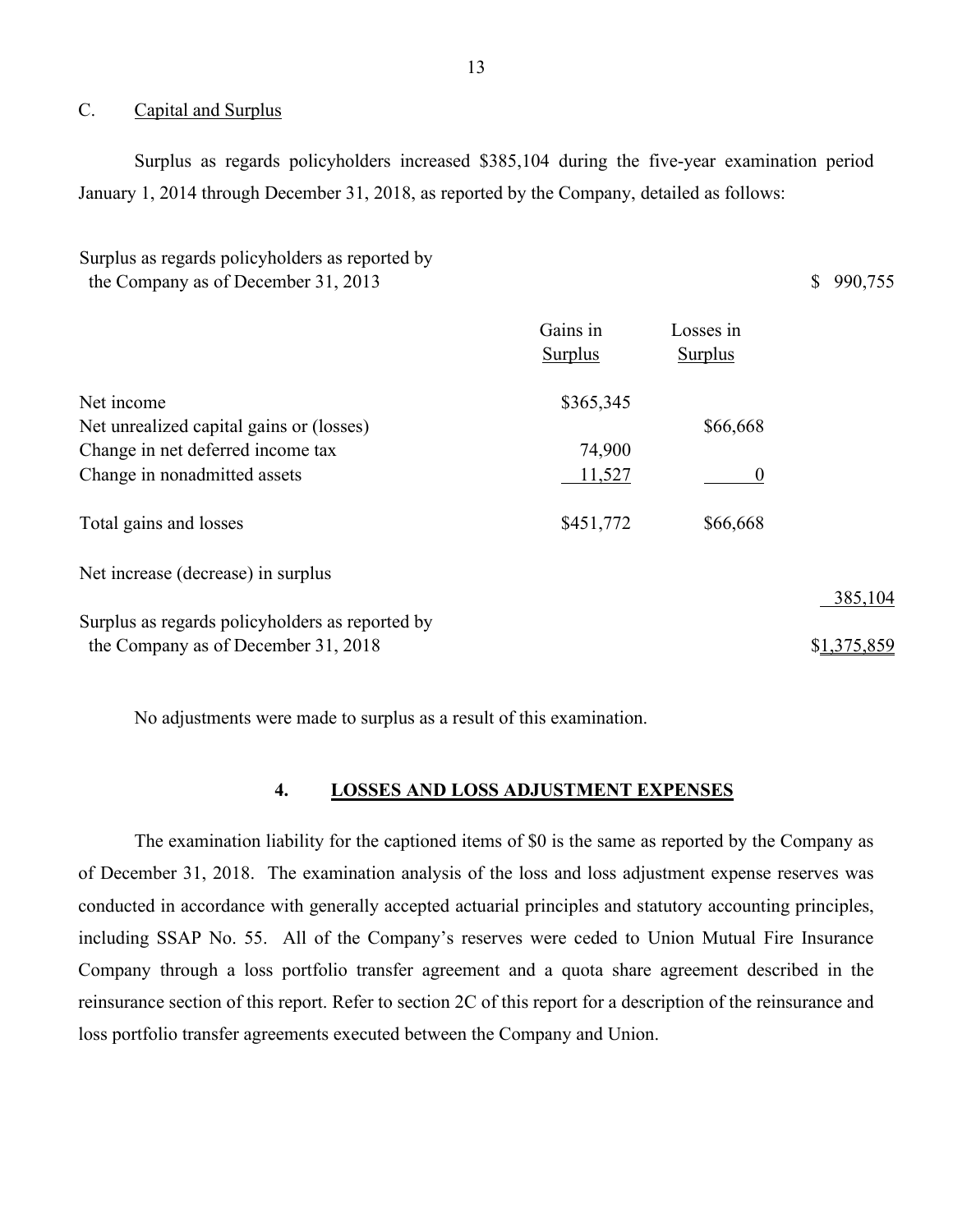<span id="page-15-0"></span>**5. COMPLIANCE WITH PRIOR REPORT ON EXAMINATION** 

The prior report on examination contained five recommendations as follows (page numbers refer to the prior report):

## ITEM PAGE NO.

| A.          |      | Management<br>It was recommended that the Company comply with its by-laws.                                                                                                                       | 4  |
|-------------|------|--------------------------------------------------------------------------------------------------------------------------------------------------------------------------------------------------|----|
|             |      | The Company has complied with this recommendation.                                                                                                                                               |    |
| <b>B.</b>   |      | Reinsurance<br>It was recommended that the Company comply with Department<br>Regulation $108$ Section $112.6(k)$ and make the required disclosures<br>pertaining to loss portfolio transactions. | 8  |
|             |      | The Company has complied with this recommendation.                                                                                                                                               |    |
| $C_{\cdot}$ | 1.   | <b>Accounts and Records</b><br>It was recommended that the Company comply with New York Insurance<br>Law Section $6611(a)(4)(C)$ , henceforth.                                                   | 12 |
|             |      | The Company has complied with this recommendation.                                                                                                                                               |    |
|             | ii.  | It was recommended that the Company obtain agreements for its custodial<br>accounts that include all the provisions required by the Department and<br>NAIC Financial Condition Handbook.         | 12 |
|             |      | The Company has complied with this recommendation.                                                                                                                                               |    |
|             | iii. | It was recommended that the Company correctly complete the Annual<br>Statement General Interrogatories relative to its custodial agreements.                                                     | 12 |
|             |      | The Company has complied with this recommendation.                                                                                                                                               |    |

## **6. SUMMARY OF COMMENTS AND RECOMMENDATIONS**

<span id="page-15-1"></span>This report on examination contains no comments or recommendations.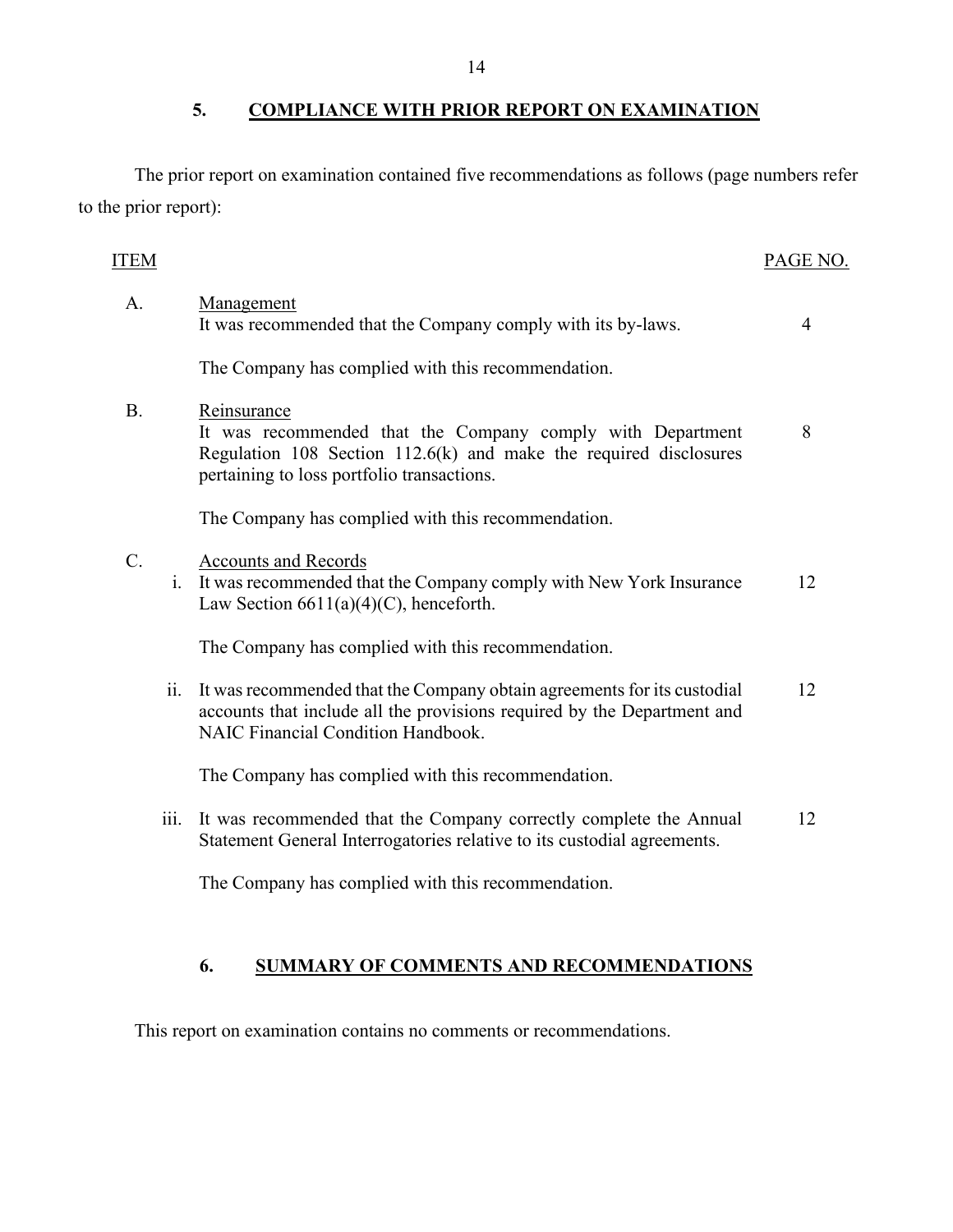Respectfully submitted,

 $/S/$ 

Sheik H. Mohamed, CPA Associate Insurance Examiner

STATE OF NEW YORK ) )ss: COUNTY OF NEW YORK )

Sheik H. Mohamed, being duly sworn, deposes and says that the foregoing report, subscribed by him, is true to the best of his knowledge and belief.

 $\sqrt{S}/$ Sheik H. Mohamed

Subscribed and sworn to before me

this  $\qquad \qquad \text{day of} \qquad \qquad .2021.$